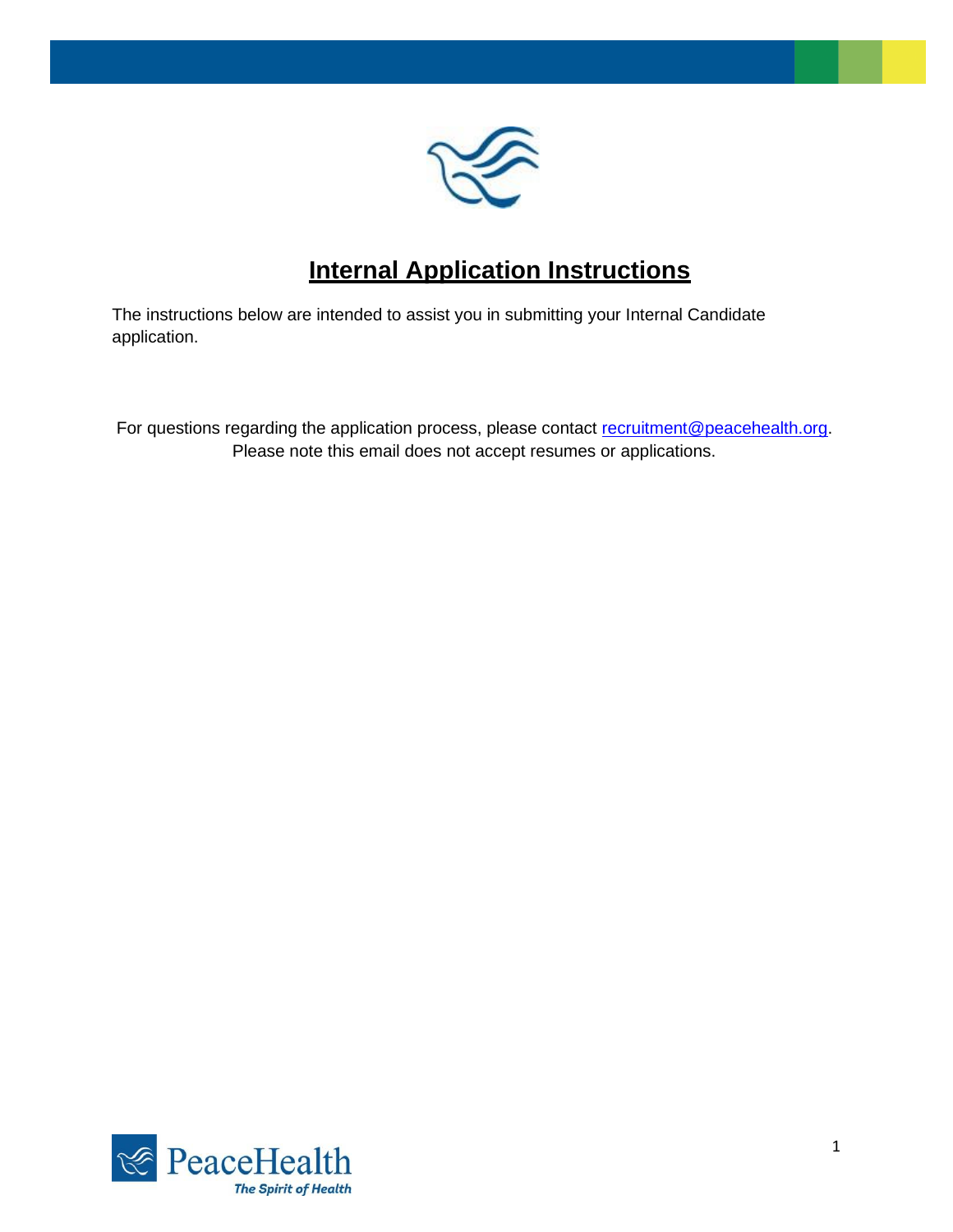## **Logging In**

#### **For use when applying to positions from home (or a non-PeaceHealth device)**

Visit our PeaceHealth Careers site at [http://careers.peacehealth.org.](http://jobs.peacehealth.org/) 

Select **For Employees** in the upper right hand corner to view our currently available positions for our internal caregivers.



If you are using an external (non-PeaceHealth) device, such as a personal computer or phone, you need to login to the PeaceHealth network using Multi-Factor Authentication (MFA). This involves logging in with your 3x3 and password, and then entering a code that is sent via text message or email.

Select Internal Applicant Link to be directed to the sign on page.

Connect to the PeaceHealth network by entering your 3x3 and password.

|                                          |           | Please log on |
|------------------------------------------|-----------|---------------|
|                                          | User name |               |
| NetScaler with<br><b>Unified Gateway</b> | Password  |               |
|                                          |           | Log On        |

Select My HR.

| <b>Citrix StoreFront</b> |  |  |  |  |  |
|--------------------------|--|--|--|--|--|
| All<br>Categories        |  |  |  |  |  |
| <b>All Apps</b>          |  |  |  |  |  |
| <b>Details</b><br>MyHr   |  |  |  |  |  |

Read the statement and select I Agree when ready to proceed.

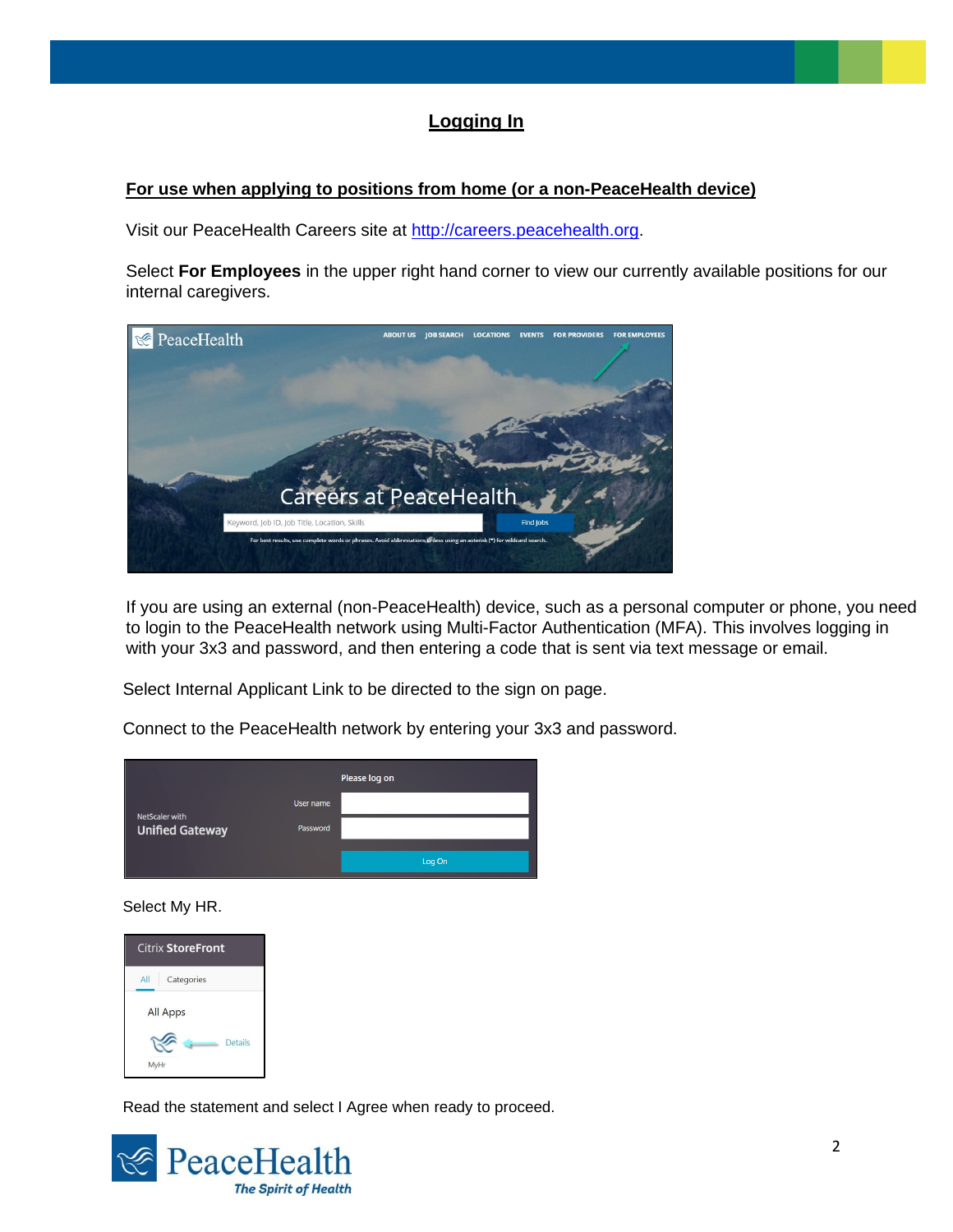| <b><i><u><b>PeaceHealth</b></u></i></b>                                                                                                                                                                                             |  |
|-------------------------------------------------------------------------------------------------------------------------------------------------------------------------------------------------------------------------------------|--|
| My HR Access<br>For Caregivers                                                                                                                                                                                                      |  |
| Non-exempt caregivers must not check for, read, send or respond to work-related email outside their normal work time, unless<br>specifically authorized in advance by management.                                                   |  |
| This page and all associated services and resources are for the express use of authorized PeaceHealth personnel only.<br>Sign-in indicates acknowledgement and acceptance of all applicable terms and conditions.<br><b>I AGREE</b> |  |

From Crossroads, click the My HR-Finance-Supply Chain tile to access the Caregiver Homepage.

| <b>Directories</b><br>$\sim$ |                                 |                                                         | <b>REPORT INCIDENT</b>                 | $\vee$ Old Crossroads                     |
|------------------------------|---------------------------------|---------------------------------------------------------|----------------------------------------|-------------------------------------------|
| Search                       |                                 |                                                         | $\alpha$                               | $\overline{0}$<br><b>Notices</b>          |
|                              |                                 |                                                         |                                        |                                           |
|                              |                                 |                                                         |                                        | 360-729-1000                              |
|                              |                                 |                                                         |                                        |                                           |
| œ                            |                                 |                                                         |                                        |                                           |
| க                            |                                 | o                                                       | دار.<br>My HR - Finance -              | My Learning                               |
|                              | $\circ$<br><b>My Department</b> | $MyTools \sim$<br><b>System Services</b><br>My Web Mail | System Departments v<br><b>My Time</b> | System Resources v<br><b>Supply Chain</b> |

From the caregiver homepage, navigate to the Career tile and select **Career Opportunities.**

| Career                                                                           |  |
|----------------------------------------------------------------------------------|--|
| Career Opportunities,<br>€<br>画<br>My Notifications<br>15<br>FAQs & Instructions |  |

You are able to search for a position via keywords, work type, Job ID, category, sub category, shift, shift length or benefit eligibility. Please note that the more specific the search criteria, the more limited the results. To clear any search criteria, select Clear.

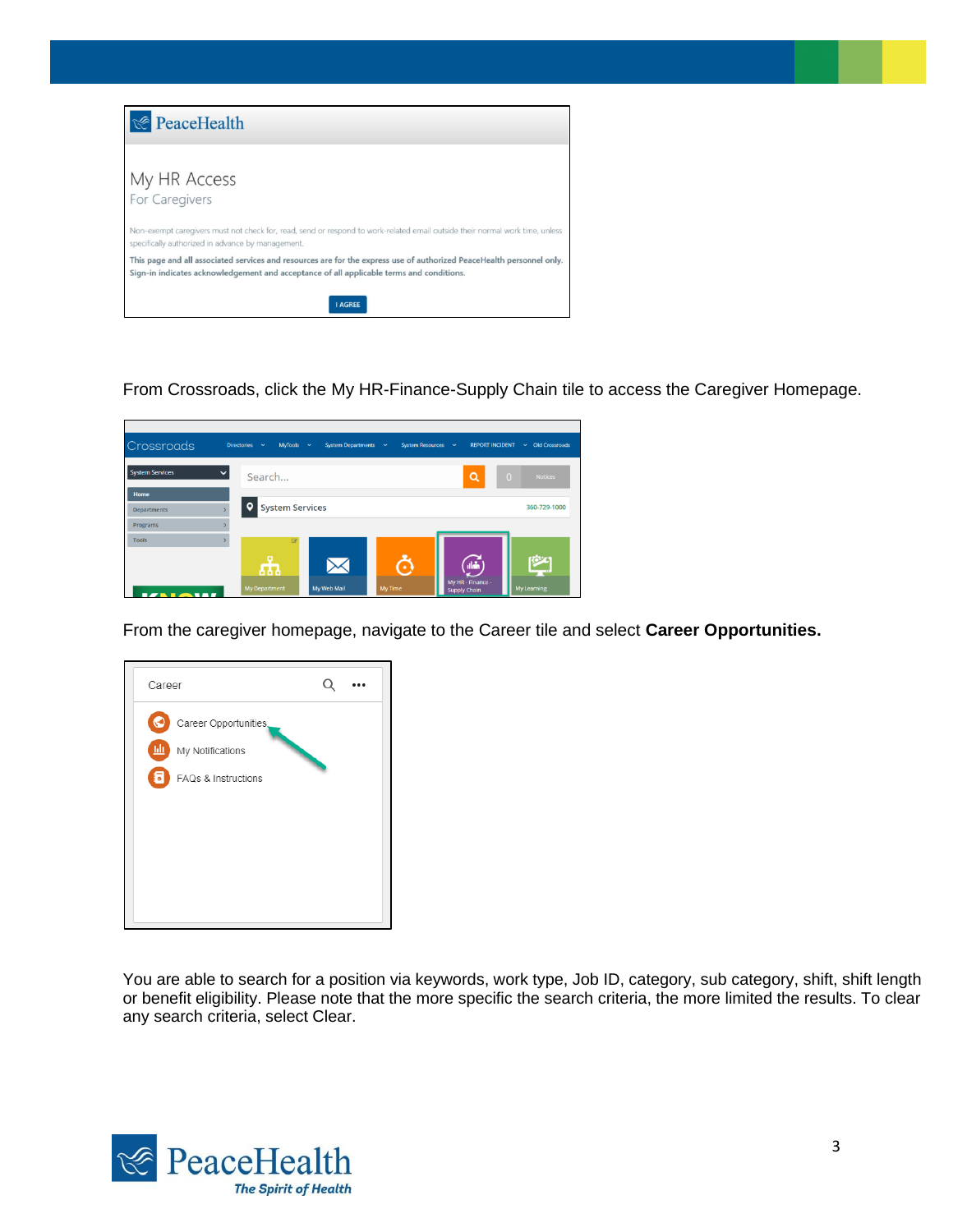| <b>Job Opportunities</b><br>$\equiv$                                                  |                                         |                 |                                 |      |                       |                            |      | $\bullet$               |
|---------------------------------------------------------------------------------------|-----------------------------------------|-----------------|---------------------------------|------|-----------------------|----------------------------|------|-------------------------|
| My Job Cart My Applications<br>Search                                                 |                                         |                 |                                 |      |                       |                            |      |                         |
| Available Jobs                                                                        |                                         |                 |                                 |      |                       |                            |      | Ð<br>$\cdots$           |
| Keyword                                                                               | Location                                |                 | Work Type                       |      |                       |                            |      |                         |
| $[\wedge]$ $\neq$                                                                     |                                         |                 | $[\wedge]$ $\neq$<br>$Q^{\pm}$  |      |                       | $\mathbb{Q}^\pm$           |      |                         |
| Job ID                                                                                | Category                                |                 | Sub Category                    |      |                       |                            |      |                         |
| $=$ $\star$                                                                           | $[\mathbb{A}]$ $\ensuremath{\mathbf v}$ | $\mathbb{Q}^n$  | $[\mathbb{A}]$ $\neq$           |      | $\mathbb{Q}^{\equiv}$ |                            |      |                         |
| Shift<br>Shift Length<br>$\;$<br>$\;$<br><b>Benefit Eligibility</b><br>Referral Bonus |                                         |                 |                                 |      |                       |                            |      |                         |
| $\equiv$ $\star$<br>0.00                                                              |                                         |                 |                                 |      |                       |                            |      | Search<br>Clear         |
| <b>Job Requisition</b><br>Title                                                       |                                         | Location        | <b>Work Type</b>                |      | FTE Shift Description | <b>Benefit Eligibility</b> | Name | Post Date $\frac{1}{2}$ |
| $\overline{z}$                                                                        | Neurologist                             | Longview, WA    | Full Time                       | 1.00 | Day                   | Full-time benefits         |      | 5/18/2020               |
| $1$                                                                                   | RN Infusion Center                      | Springfield, OR | Per Diem/Relief                 | 0.00 | Variable              | Select benefits            |      | 5/18/2020               |
|                                                                                       |                                         |                 | $K \leftarrow \triangleright$ ) |      |                       |                            |      | 20 Records per page v   |

Once you locate a position you want to apply for, double click on the position and select **Apply Now** at the bottom of the page. You can also save the job to your job cart to apply later.

| Neurologist                                                     |                                                                                                           |                                                                                                                                                                                                                                                                                                                                                                                                                                                                                                                                                                                                                                                         |                                           |
|-----------------------------------------------------------------|-----------------------------------------------------------------------------------------------------------|---------------------------------------------------------------------------------------------------------------------------------------------------------------------------------------------------------------------------------------------------------------------------------------------------------------------------------------------------------------------------------------------------------------------------------------------------------------------------------------------------------------------------------------------------------------------------------------------------------------------------------------------------------|-------------------------------------------|
| $J$ ob $Id$ 2                                                   |                                                                                                           |                                                                                                                                                                                                                                                                                                                                                                                                                                                                                                                                                                                                                                                         |                                           |
| Location<br>Longview, WA                                        | Shift Length<br>12 Hours                                                                                  | Shift Description<br>Day                                                                                                                                                                                                                                                                                                                                                                                                                                                                                                                                                                                                                                | Benefit Eligibility<br>Full-time benefits |
| FTE<br>1.00                                                     | Hiring Manager                                                                                            |                                                                                                                                                                                                                                                                                                                                                                                                                                                                                                                                                                                                                                                         |                                           |
| Description                                                     |                                                                                                           |                                                                                                                                                                                                                                                                                                                                                                                                                                                                                                                                                                                                                                                         |                                           |
|                                                                 |                                                                                                           | Recently named one of Forbes Magazine's prettiest American cities and a Tree City USA, is Longview Washington, an ideal location on the Columbia River and next to beautiful forests is just 40 miles north of<br>south of Seattle, and a short drive to the beautiful Pacific coastline and year round adventures on Mt Hood, Mt Rainier, Mt St Helens and Mt Adams. Here and in the other Lower Columbia communities serve<br>enjoy the familiarity of small-town life, the challenge of working in a first-class regional medical facility, and the fun of living close to the beach, close to the mountains, and close to the big-city attractions. |                                           |
| specialty physicians with clinics in the Longview area.         |                                                                                                           | PeaceHealth's community of health care professionals in southwest Washington includes St. John Medical Center, a 193-bed acute-care hospital and Level III Trauma Center, and PeaceHealth Medical Group                                                                                                                                                                                                                                                                                                                                                                                                                                                 |                                           |
| PeaceHealth offers outstanding Benefits! Click here for details |                                                                                                           |                                                                                                                                                                                                                                                                                                                                                                                                                                                                                                                                                                                                                                                         |                                           |
|                                                                 | EEO Affirmative Action Employer/Vets/Disabled in accordance with applicable local, state or federal laws. |                                                                                                                                                                                                                                                                                                                                                                                                                                                                                                                                                                                                                                                         |                                           |
| <b>Apply Now</b>                                                | Save To Job Cart<br>View as odf                                                                           |                                                                                                                                                                                                                                                                                                                                                                                                                                                                                                                                                                                                                                                         |                                           |

To navigate through the application, select **Next** in the upper right-hand corner. The next several tabs will walk you through the application process.

| $\equiv$ Application For Neurologist | $\Box$ Save                                                                                                                                                                                                                                                                                                                                                                    |  |
|--------------------------------------|--------------------------------------------------------------------------------------------------------------------------------------------------------------------------------------------------------------------------------------------------------------------------------------------------------------------------------------------------------------------------------|--|
| $\bigcirc$ Profile                   | Profile<br>Previous<br>Next                                                                                                                                                                                                                                                                                                                                                    |  |
| ○ Resume / CV                        |                                                                                                                                                                                                                                                                                                                                                                                |  |
| O Questions                          | œ.<br>PeaceHealth is committed to providing equal employment opportunities to all job applicants and employees without regard to race, religion, color, sex, sexual orientation, gender<br>including gender identity and expression, ancestry, citizenship status, ethnicity, genetic information, national origin, uniform service membership/veteran status, marital status, |  |
| Acknowledgment<br>0                  | pregnancy, age, disability, medical condition or any other protected status in accordance with local, state, or federal laws.                                                                                                                                                                                                                                                  |  |
| ○ Submit                             |                                                                                                                                                                                                                                                                                                                                                                                |  |
|                                      |                                                                                                                                                                                                                                                                                                                                                                                |  |
|                                      |                                                                                                                                                                                                                                                                                                                                                                                |  |

On the **Resume/CV** tab, click **Attach** to include your resume on the application. Select **Add To Resume/CV tab In My Profile To Use On Other Applications** checkbox if you wish to add this resume to your profile for future applications. You can repeat this process to add a cover letter or other documentation. When you are done, click **Next.**

On the **Questions** tab, answer any position specific questions and select **Next**.

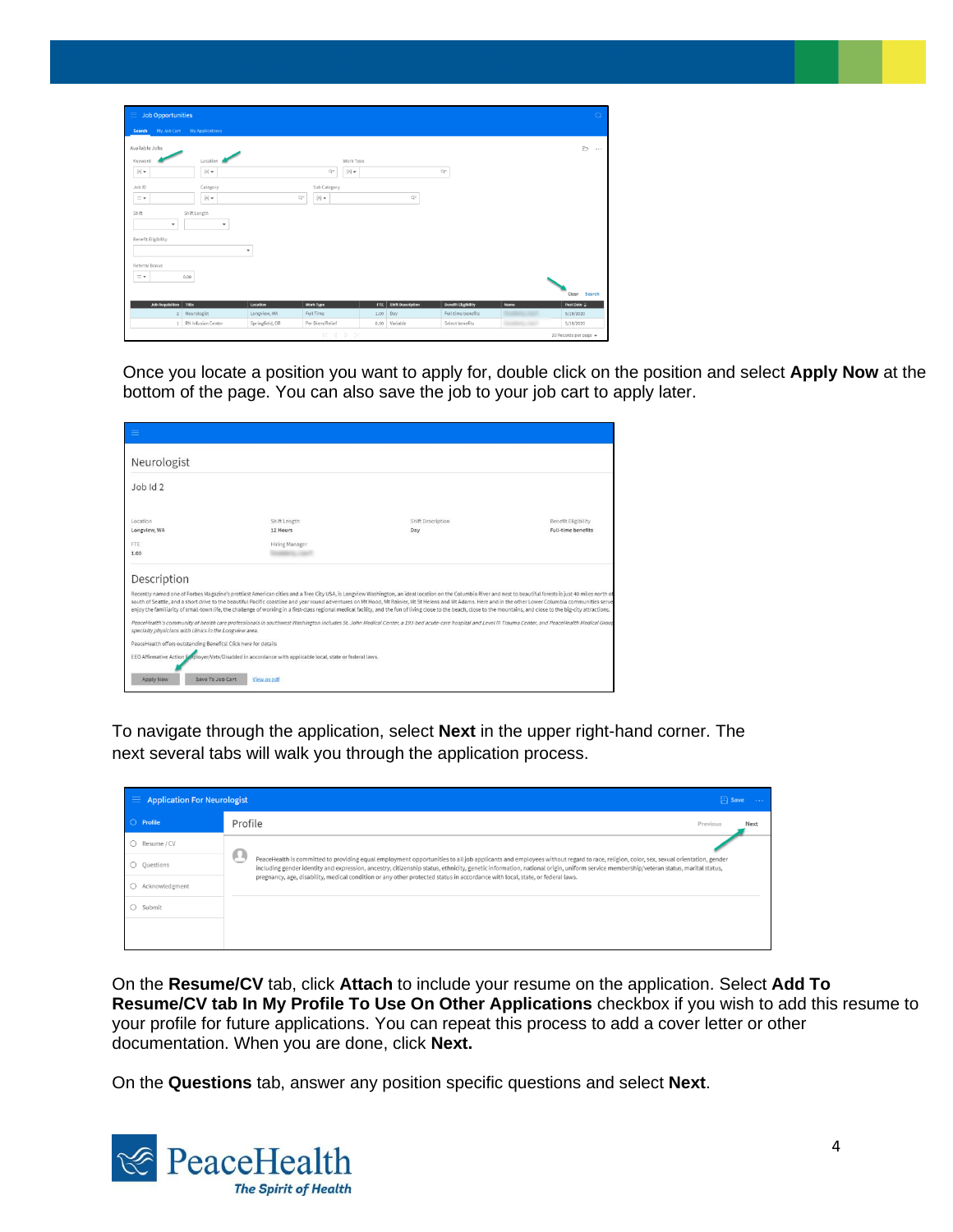On the **My History** tab, click **Create** to add to your employment history. For each position you add, fill in the fields and click **Submit.** After selecting submit, if you wish to edit any information, double click on the line item to update information. Repeat this process for your education history.

Your PeaceHealth employment history will show under **Current Employment History**. This is non-editable. When you are done, click **Next.**

On the **Talent Profile** tab, click **Create** to add any credentials/licensure, if necessary. When you are done, click **Next.**

Read the statements on the **Acknowledgment** tab and click **I Agree**. Click **Next**.

Click **Submit Application.**

After submitting your application, you can view a list of all your applications or return to the **Job Search** page.

#### **Updating your Internal Candidate Profile**

To update information on your profile, select **My Profile**. Update information at the profile level for it to flow to all future applications. This will prevent you from having to update applications every time.



To update your Talent Profile or Resume, select either of these tabs from the left-hand menu.



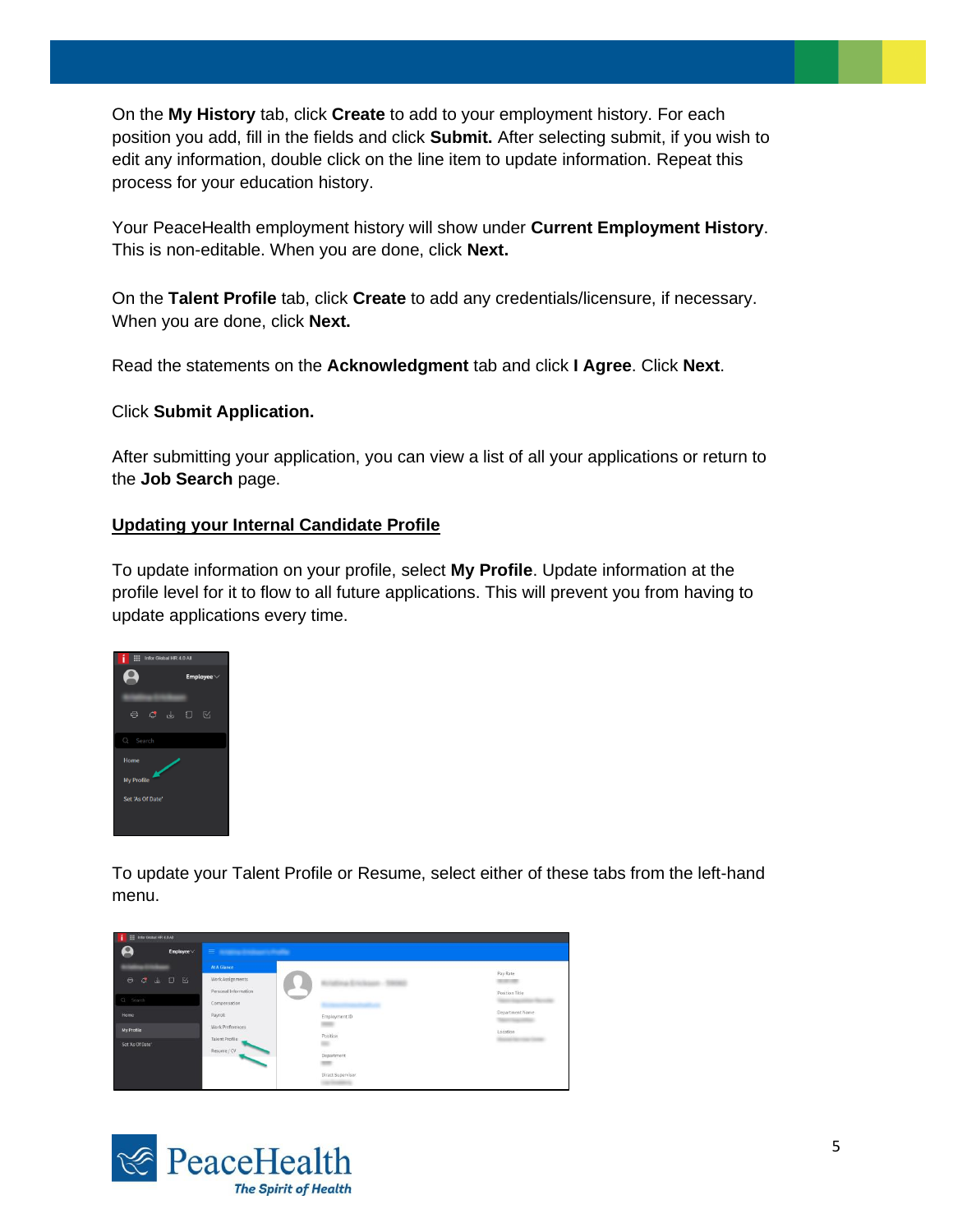### **Application Status**

To check the status of your application, select **My Applications**.

| 三                                              | <b>Job Opportunities</b>                                                  |                                                   |    |
|------------------------------------------------|---------------------------------------------------------------------------|---------------------------------------------------|----|
| Search                                         | My Job Cart<br><b>My Applications</b>                                     |                                                   |    |
| Available Jobs                                 |                                                                           |                                                   |    |
| Keyword                                        | Location                                                                  | Work Type                                         |    |
| $\left[\mathbb{A}\right]$ $\blacktriangledown$ | $\left[\mathbb{A}\right]$ $\blacktriangledown$                            | Q=<br>$[\mathbb{A}]$ $\blacktriangledown$         | q= |
| Job ID                                         | Category                                                                  | Sub Category                                      |    |
| $=$ $\star$                                    | $[A]$ $\neq$                                                              | $Q_{\rm m}$<br>$Q^{\pm}$<br>$[\mathbb{A}]$ $\neq$ |    |
| Shift<br><b>Benefit Eligibility</b>            | Shift Length<br>۰<br>$\overline{\mathbf{v}}$<br>$\boldsymbol{\mathrm{v}}$ |                                                   |    |
| Referral Bonus<br>$=$ $\star$                  | 0.00                                                                      |                                                   |    |

The **status** of your application is visible under the title of the position.

|                          | $\equiv$ Job Opportunities           |                         |                |                     |       |                             |
|--------------------------|--------------------------------------|-------------------------|----------------|---------------------|-------|-----------------------------|
|                          | Search My Job Cart   My Applications |                         |                |                     |       |                             |
| My Applications          |                                      |                         |                |                     |       | <b>D Û E …</b>              |
|                          | <b>Application Date</b>              | <b>Posting Position</b> | Location       | <b>Status</b>       | Offer | <b>Action</b>               |
| $\overline{\phantom{0}}$ | 5/19/2020                            | Neurologist             | US:WA:Longview | <b>Under Review</b> |       |                             |
|                          |                                      |                         | ドイトン           |                     |       | 20 Records per page $\star$ |

You can update application details by double clicking on the position and accessing the tabs on the left.

**Note:** Your application can only be edited if it has not been reviewed by the recruiter.

| Job ID<br>Employee Number<br>Source<br>٠<br>Years Of Service<br>Position Detail<br>Employment History<br>Contact Info<br><b>Job Title</b><br><b>Employer</b><br>$\div$ Start Date<br>- 1<br><b>Current Details</b><br>□<br><b>Talent Profile</b><br>Resume / CV<br><b>Education History</b> | $\equiv$ MD Neurology Application |           |             |                |                        |
|---------------------------------------------------------------------------------------------------------------------------------------------------------------------------------------------------------------------------------------------------------------------------------------------|-----------------------------------|-----------|-------------|----------------|------------------------|
|                                                                                                                                                                                                                                                                                             |                                   |           |             |                | Referring Source       |
|                                                                                                                                                                                                                                                                                             |                                   |           |             |                | End Da                 |
| Ш                                                                                                                                                                                                                                                                                           |                                   | Education | Institution | Specialization | <b>Completion Date</b> |

To withdraw from a position you no longer wish to be considered for, select